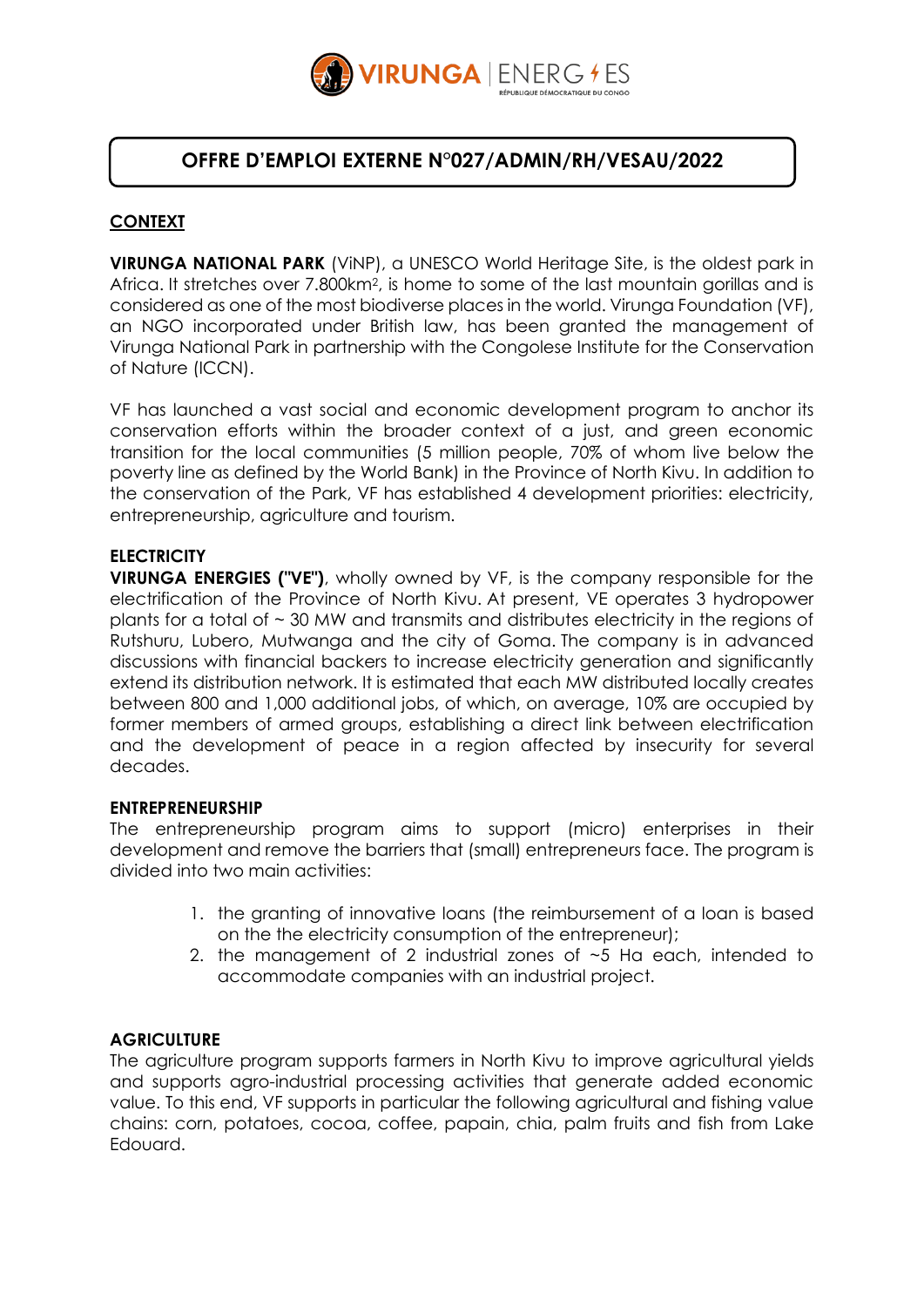

#### **TOURISM**

Virunga promotes the development of international ecotourism, respectful of the environment and to the benefit of the local population (profits are reinvested locally). At present, it is possible to visit of one of the most active volcanoes in the world (the last eruption of which was on May 22, 2021), the last mountain gorillas, the island of Tchegera and savannah animals in the plains of Rwindi (Lulimbi camp).

In order to continuously improve its impact on the region's development, **Virunga Energies is** recruiting **a Head of Management & Financial Control.**

# **Role Head of Management & Financial Control ("Controller") Date of opening** 03/06/2022 **Profile** Master in Economics, Finance, Business, Accounting **Experience**  $\begin{vmatrix} 5 + y = 5 \\ 5 \end{vmatrix}$  section one or more of the following areas is essential: • Financial analysis of large and complex organizations • Development and monitoring of complex budgets • Donor funding and reporting • Financial or strategic consulting **Reporting line** | Virunga Energies' CFO **Location** Matebe or Goma (possibility of partial remote working), North Kivu, DR Congo **Skills •** Analytical and structured • Independent and proactive • Capable of working in a complex setting • Entrepreneurial **Knowledge •** Fluent French and English speaker • Qualified accountant (ACA, ACCA, ICAS, CIPFA, CIMA etc.) (a plus but not obligatory)

## **CANDIDATE'S PROFILE**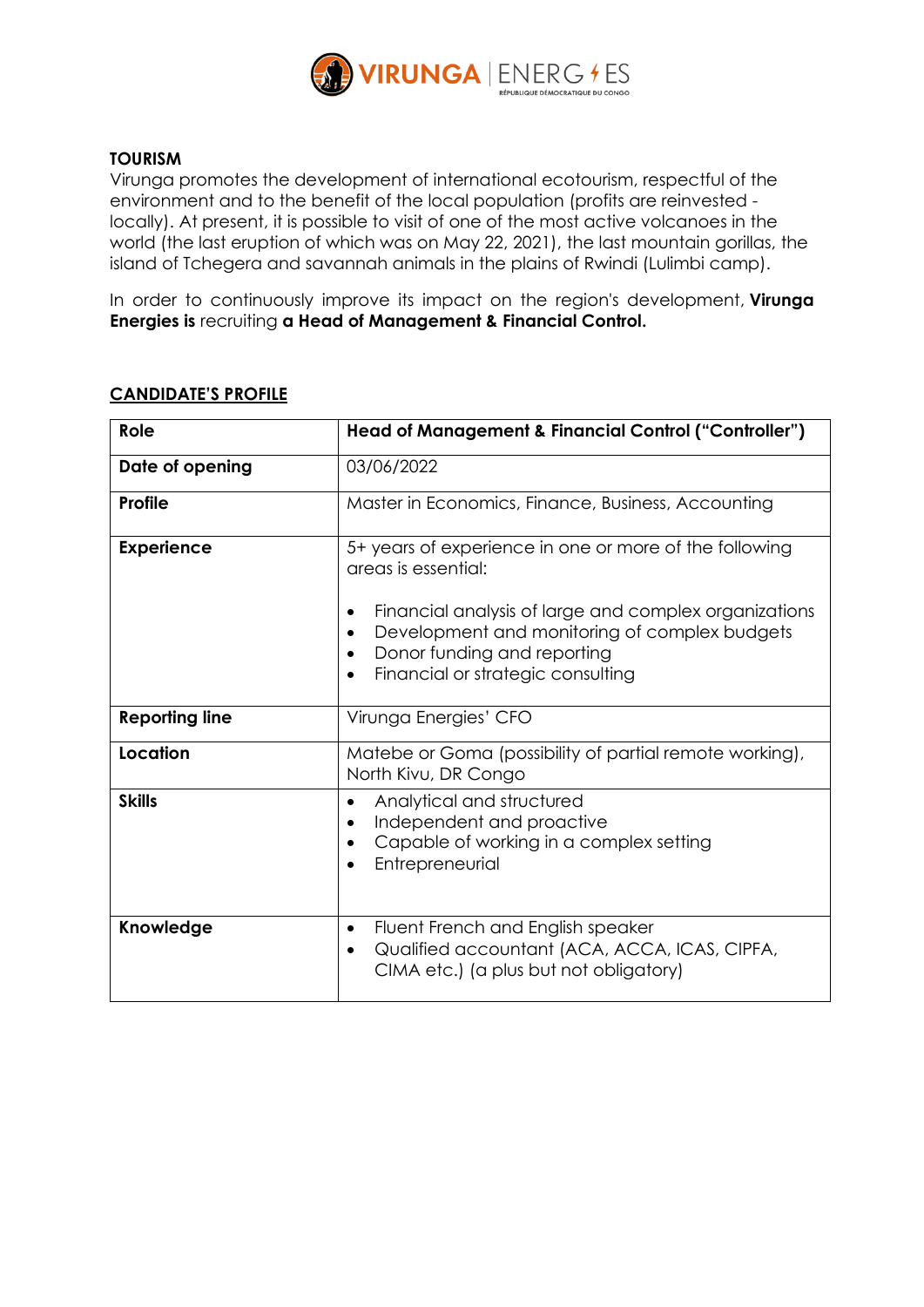

## **MAIN RESPONSIBILITIES**

The Controller is expected to support Virunga Energies' newly appointed CFO in developing, structuring, and implementing a world-class finance and management control function.

The main objectives of the Controller are:

- Bring reporting and financial analysis of the company to an adequate level for a large company
- Embed capabilities into the process, people and organization
- Establish new, efficient and effective, financial procedures
- Provide independent oversight to the Management

## **1. Reporting**

Support the CFO in

- Providing high-quality monthly, quarterly and yearly reports to the different management levels of Virunga Energies (internal meetings, Financial and Audit Committees, Board Meetings)
- Reporting to donors and keeping track of the various projects' budgets, while ensuring eligibility of expenses (for e.g., UE grants)
- Improving further the quality, depth, and breadth of reporting
- Automating reports

## **2. Financial analysis & cost control**

Support the CFO in

- Establishing a framework for financial analysis and reporting on a regular basis to meet internal and external legal and regulatory requirements
- Developing cashflows and forward-looking cash position perspectives
- Analyzing and interpreting financial information to identify potential issues and opportunities for savings
- Providing feedback to budget holders, VE management, FAC and Board to assist in understanding the figures and take decisions/corrective action where necessary in order to achieve their objectives
- Identifying discrepancies in financial information
- Identifying financial optimization initiatives (funding, cost optimization)

In addition, the Controller is

- Proactively contributing to the monthly closing process of the accounting books in close collaboration with the accounting team, ensuring consistent and correct income and expenses allocation and booking
- Following-up with site management, construction management and budget owners on operational & construction performance versus budget & longerterm plans, producing explanatory variance reports and proposing corrective action plans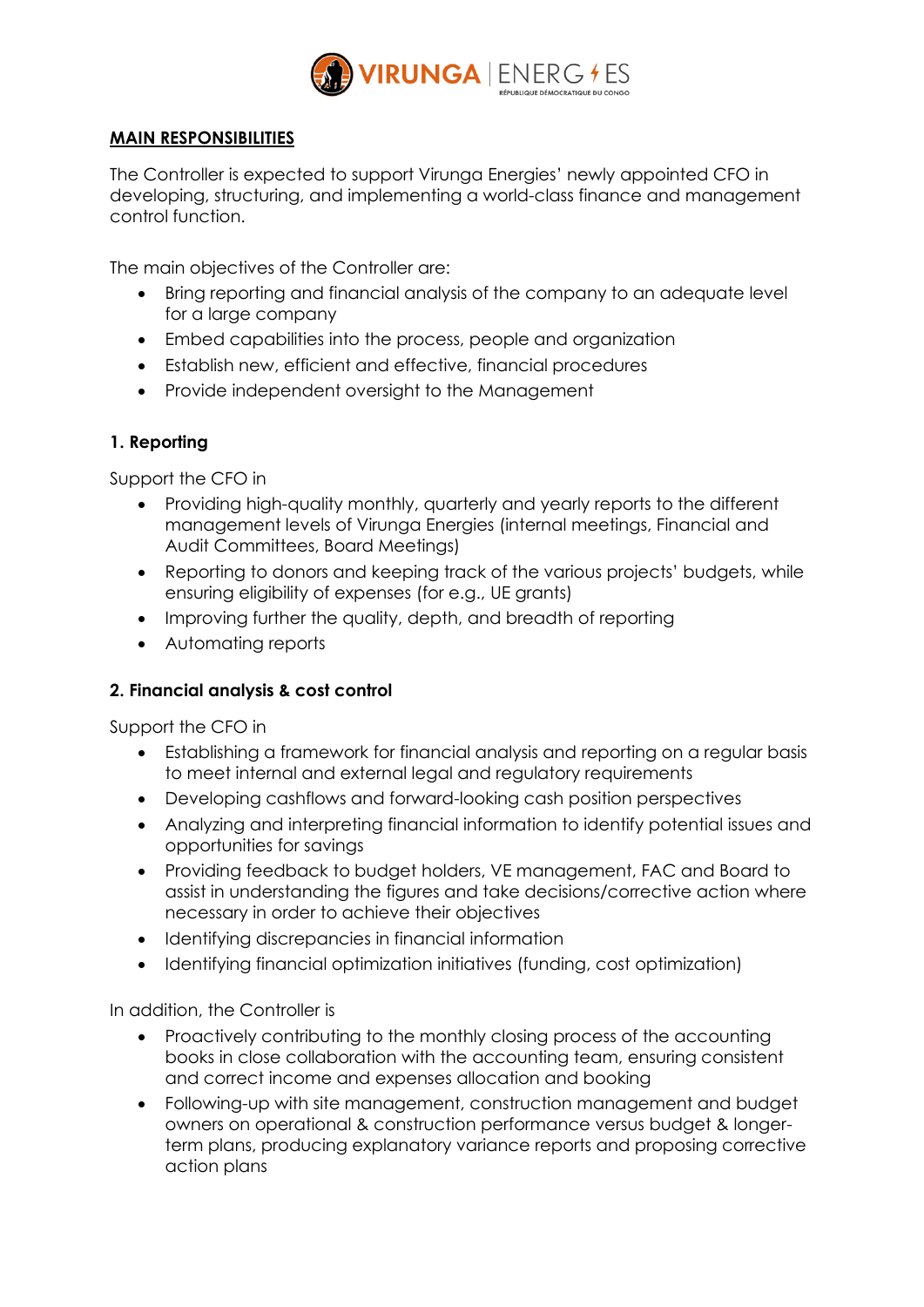

## **3. Internal control**

Support the CFO in

- Ensuring adequate internal controls are in place and organizational resources appropriately safe guarded
- Maintaining all necessary systems, policies and procedures to ensure robust, effective and efficient financial management, in conjunction with the Internal Control Department,
- Ensuring that the finance department's SOPs manual is kept up to date and adhered to.

## **4. Ad hoc tasks**

- Managing the development of annual operating and capital budgets, ensuring that departmental requirements and donor contracts are incorporated appropriately and that each budget holder fully understands and assumes responsibility for their budget.
- Ensuring forecasts are stress-tested and consider different scenarios.
- Performing any other accounting and finance related tasks as advised by management

#### **WHY VIRUNGA?**

#### **Contractual conditions**

- Competitive international salary;
- 2-year contract (renewable) with 3-month trial period;
- Medical coverage & repatriation;
- Accommodation, catering and on-site transportation supported by the employer;
- Safety device for the implementation of activities in the field.

In addition to advantageous contractual conditions, you:

- Will have the opportunity to directly contribute to the improvement of a vast economic development program with a profound impact on the periphery of Virunga National Park (the park is the largest employer in the region, Virunga Energies is on the way to becoming the largest electricity supplier in eastern Congo);
- Enjoy significant independence in carrying out your work;
- Be able to live (optional) in a unique place in the world (departing from the park headquarters in Rumangabo), a UNESCO World Heritage Site, while enjoying the more social aspects of a large city such as Goma (1 to 3 hours' drive between different camps);